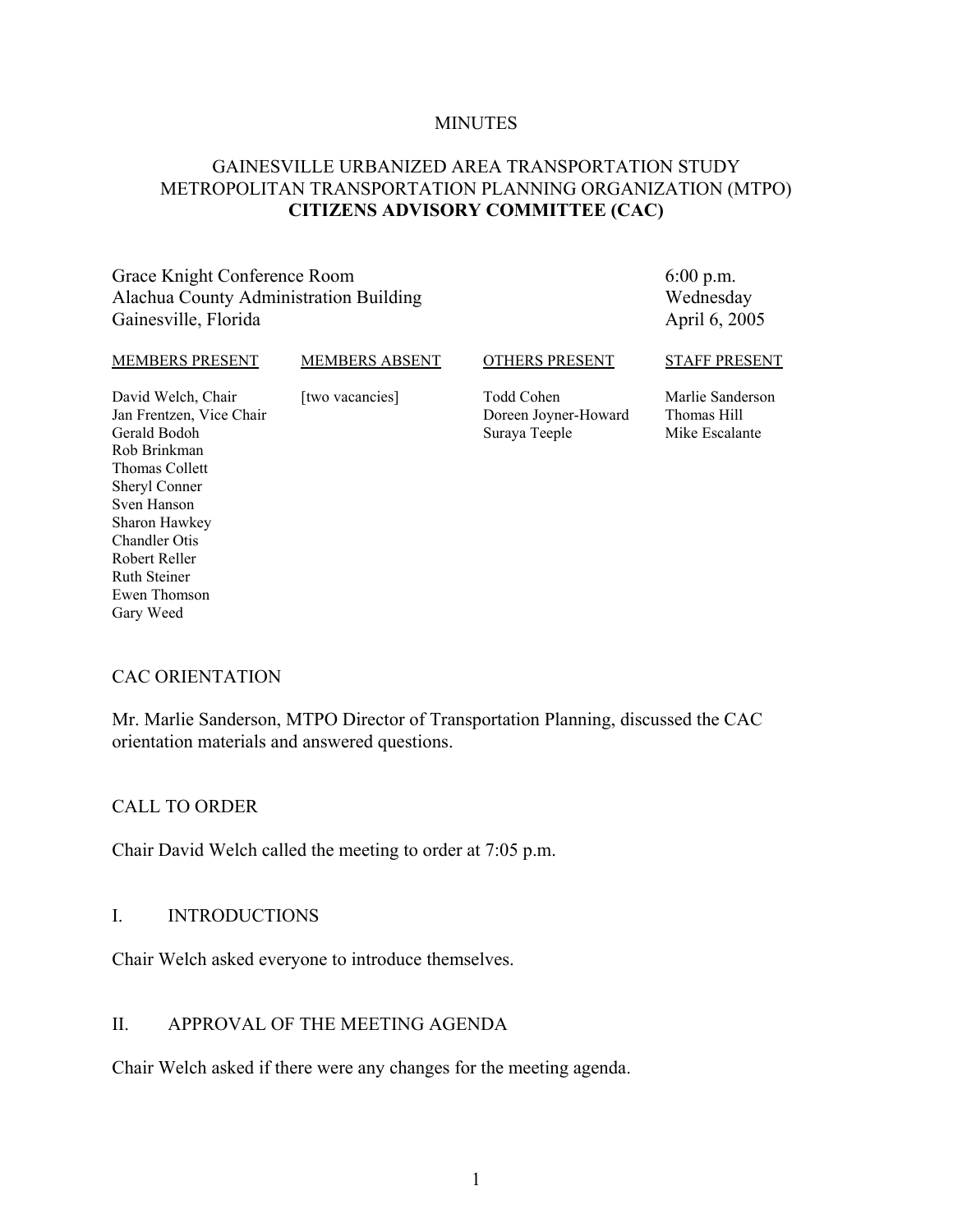Mr. Sanderson stated that a CAC member, who also served on the Design Team, has resigned. He said that the CAC needs to appoint a new Design Team representative.

## **ACTION: Sharon Hawkey moved to approve the meeting agenda amended to add agenda** item IV<sub>R</sub>. Design Team Representative. Ruth Steiner seconded; motion passed **unanimously.**

## III. APPROVAL OF COMMITTEE MINUTES

## **ACTION: Ruth Steiner moved to approve the January 26, 2005 minutes. Sheryl Conner seconded; motion passed unanimously.**

#### IV. CHAIRMAN'S REPORT

Chair Welch announced that the next MTPO meeting is scheduled for May 5 at 1:30 p.m. in the Jack Durrance Auditorium. He said that the next CAC meeting is scheduled for April 20. He discussed the use meeting procedures. He noted that is the CAC did not finish its agenda items on April 20, that it would also meet May 4.

# $IV_{B}$ . DESIGN TEAM REPRESENTATIVE

Mr. Sanderson stated that the Design Team reviews transportation project design plans from Alachua County, City of Gainesville and the Florida Department of Transportation (FDOT).

A member of the CAC volunteered to serve on the Design Team.

## **ACTION: Robert Reller moved to appoint Tom Collett as the Design Team representative. Jan Frentzen seconded; motion passed unanimously.**

# V. STATE ROAD 26A PEDESTRIAN SCALE LIGHTING PLANS

Mr. Mr. Thomas Hill, MTPO Senior Planner, stated that the MTPO referred reconsideration of the State Road 26A Lighting Plans east of SW 34<sup>th</sup> Street for integration with the University of Florida and cost estimates of pedestrian scale lighting to its advisory boards.

Mr. Hill and Ms. Doreen Joyner-Howard, Florida Department of Transportation (FDOT) District 2 Transportation Specialist, discussed the State Road 26A Lighting Plans and answered questions.

#### **ACTION: Jan Frentzen moved to recommend that the MTPO:**

**1. request that the Gainesville Regional Utilities revise the State Road 26A Lighting Plans to incorporate the changes requested by the University of Florida; and**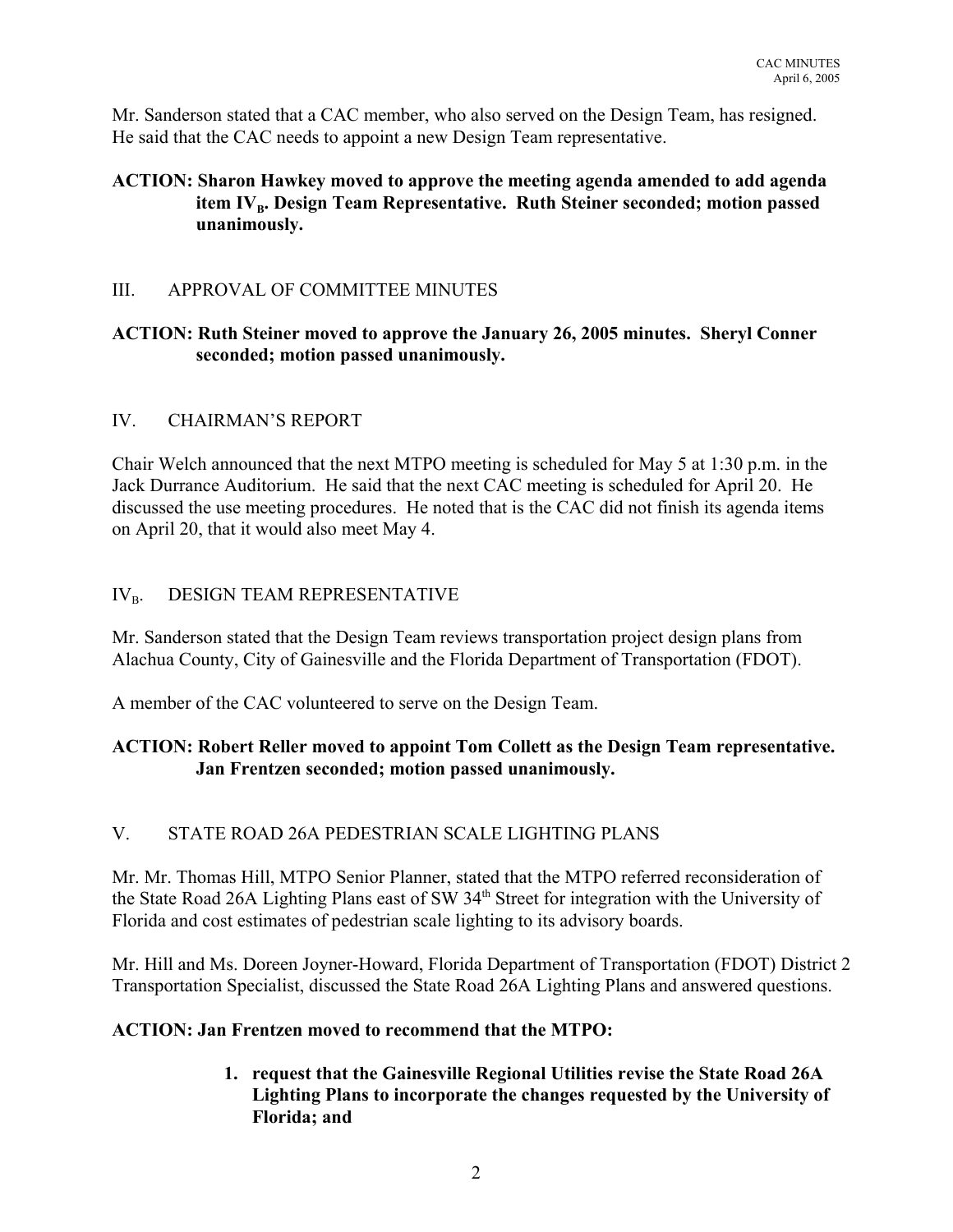**2. seek an additional \$429,000 in funding from all available sources beyond only the Florida Department of Transportation for enhanced lighting on State Road 26A.**

**Ruth Steiner seconded.**

#### **SUBSTITUTE ACTION:**

**Rob Brinkman moved to table discussion on the State Road 26A Lighting Plans until the next CAC meeting and request that appropriate University of Florida and Gainesville Regional Utilities staff be present at the meeting. Ruth Steiner seconded; motion failed 5 to 7.**

#### **ORIGINAL ACTION RESTATED AS AMENDED:**

**Jan Frentzen moved to recommend that the MTPO:**

- **1. request that the Gainesville Regional Utilities revise the State Road 26A Lighting Plans to incorporate the changes requested by the University of Florida;**
- **2. seek an additional \$429,000 in funding from all available sources beyond only the Florida Department of Transportation for enhanced lighting on State Road 26A; and**
- **3. seek assurances that the lighting is adequate along the southside of SW 2nd Avenue for bicyclists and pedestrians.**

**Ruth Steiner seconded; motion passed 11 to 1.**

#### VI. STATE ROAD (SR) 24 (ARCHER ROAD) AT INTERSTATE 75

Mr. Hill stated that FDOT has submitted 60 percent design plan for the SR 24 at Interstate 75 Turnlane Extension Project for review and recommendation. He discussed the plans and answered questions.

#### **ACTION: Robert Reller moved to recommend that the MTPO approve the Florida Department of Transportation 60 percent turnlane extension design plans for State Road 24 (Archer Road) at Interstate 75. Ruth Steiner seconded; motion passed unanimously.**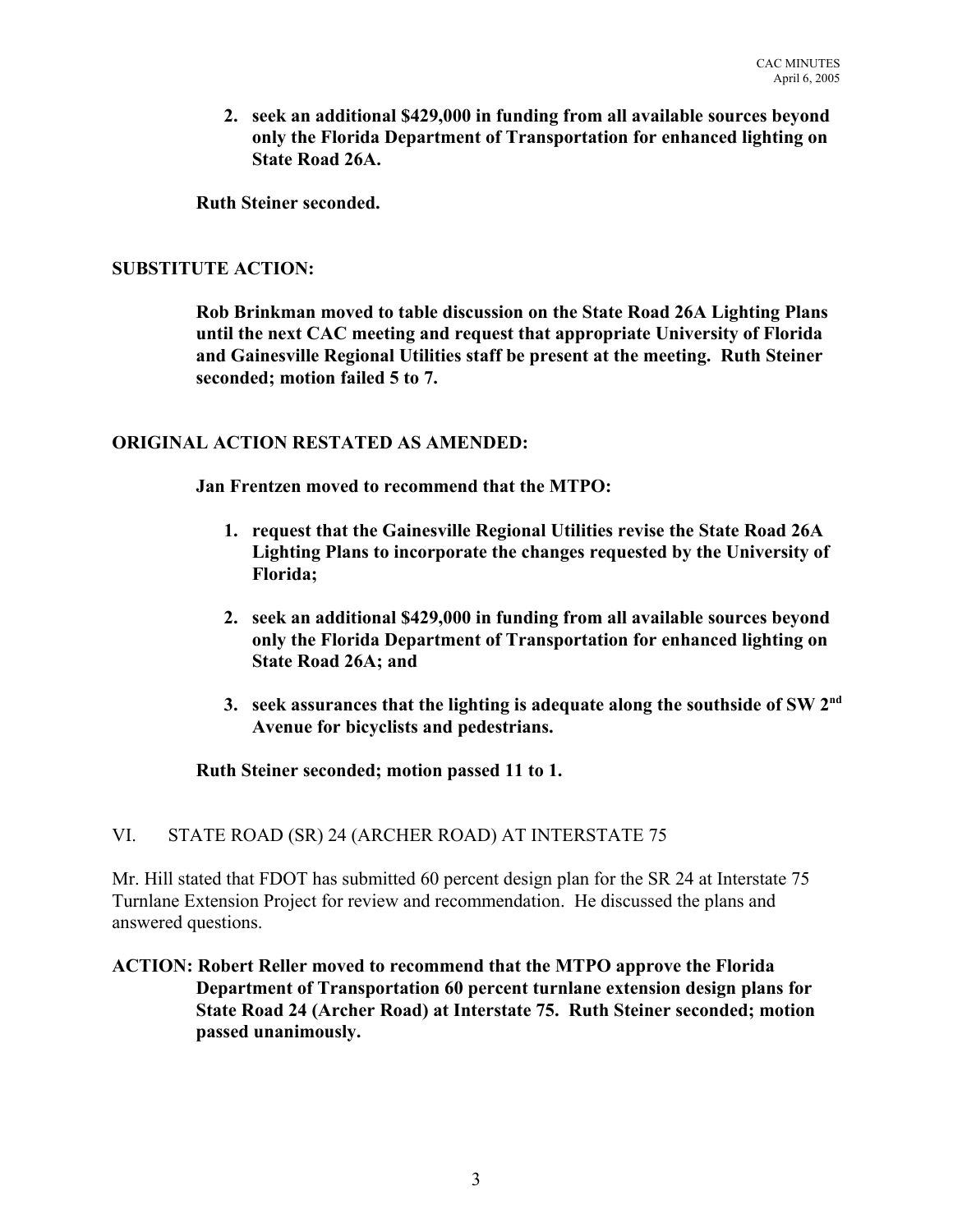# VII. SW 20TH AVENUE BRIDGE OVER INTERSTATE 75 - FENCING

Mr. Hill stated that the MTPO received a letter from the FDOT District 2 Secretary indicating that FDOT plans to install fencing similar to the fencing recently placed on the NW  $39<sup>th</sup>$  Avenue bridge when the interchange was reconstructed.

## **ACTION: Sharon Hawkey moved to recommend that the MTPO request that the Florida Department of Transportation install fencing on both sides of the SW 20th Avenue bridge over Interstate 75 similar to the fencing on the NW 39th Avenue bridge and also request that the fence be black in color, if funding is available. Sheryl Conner seconded; motion passed unanimously.**

# VIII. SW 20<sup>TH</sup> AVENUE TRANSPORTATION DESIGN PROPOSAL

Mr. Sanderson stated that the MTPO has received a SW  $20<sup>th</sup>$  Avenue Transportation Design Proposal from the University of Florida. He said that the UF College of Design, Building Construction and Planning has proposed a design studio to develop a proposal to complement the FDOT corridor design study.

Ms. Ruth Steiner declared a conflict of interest.

#### **ACTION: Sharon Hawkey moved to recommend that the MTPO approve:**

- **1. the SW 20th Avenue Student Village Transportation Study design proposal that includes a land use component and a connection between SW 20th Avenue and Hull Road; and**
- **2. an update of the Gainesville Metropolitan Area bicycle counts.**

#### **Jan Frentzen seconded; motion passed 11 to 0 with one abstention.**

#### 3. ENHANCEMENT APPLICATIONS- 2005

Mr. Sanderson stated that FDOT staff has set May 1 as the deadline for new Enhancementfunded project applications. He noted that FDOT has allocated \$749,000 for construction of the Archer Road Rail/Trail and that additional funds are not yet available.

#### **ACTION: Robert Reller moved to recommend that the MTPO not submit any new enhancement applications this year. Tom Collett seconded; motion passed unanimously.**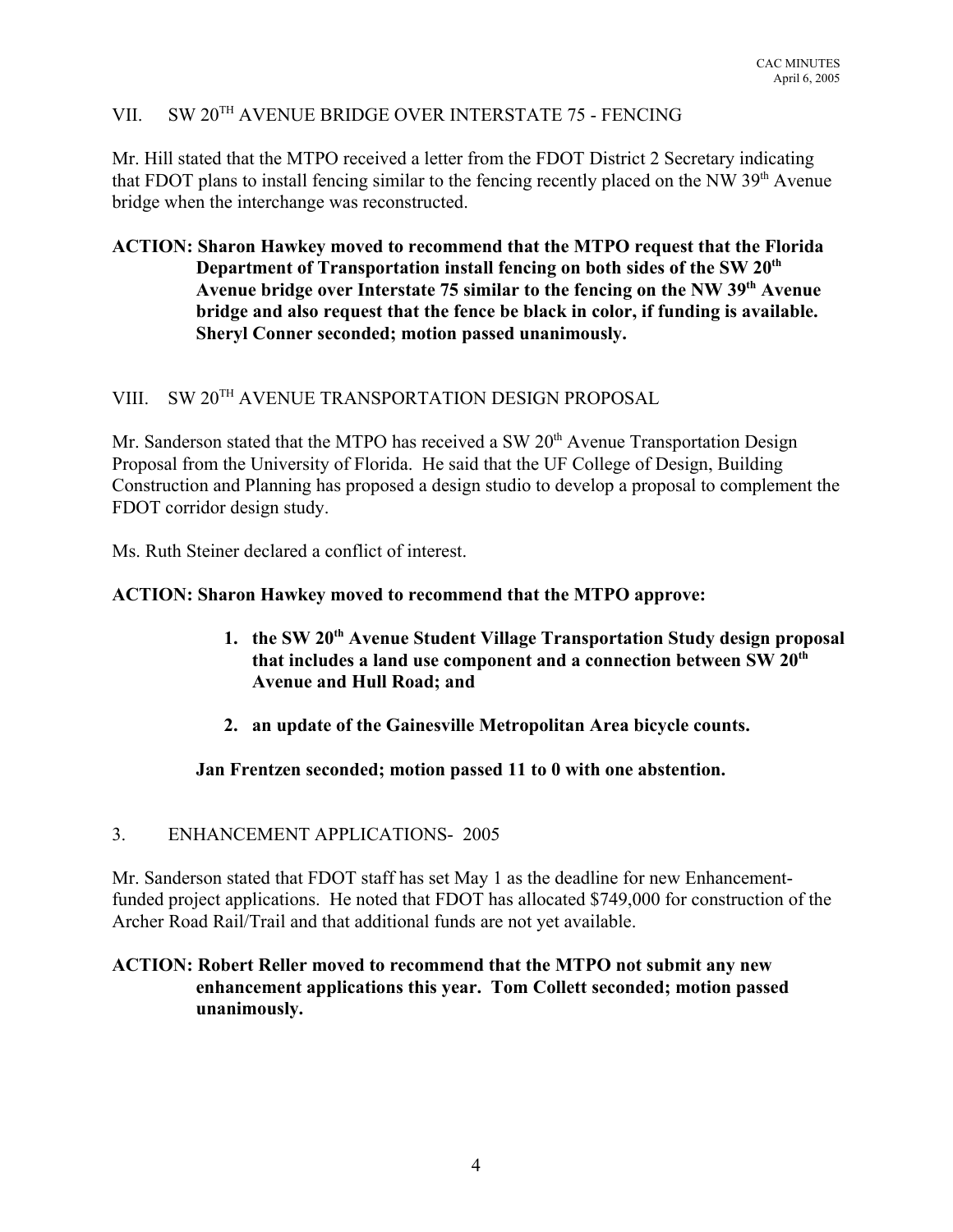# X. UNIFIED PLANNING WORK PROGRAM (UPWP)

Mr. Sanderson stated that the staff services agreement between the MTPO and the Regional Planning Council (RPC) requires the annual submission of the budget for the support of the transportation planning staff. He said that MTPO staff is forwarding for its consideration the UPWP. He added that the UPWP outlines and describes planning efforts to be undertaken by participating agencies to maintain a comprehensive, cooperative and continuing transportation planning program in the Gainesville Urbanized Area. He discussed the proposed FY 2005/2006 UPWP planning program and budget and answered questions.

#### **ACTION: Tom Collett moved to recommend that the MTPO:**

- **1. approve the Unified Planning Work Program, with the understanding that administrative revisions requested by state and federal review agencies will be made as received by MTPO staff;**
- **2. authorize the MTPO Chair to enter into the Section 5303 Joint Participation Agreement;**
- **3. authorize the MTPO to financially participate in the Section 5303 agreement including the \$11,049 contribution of MTPO funds; and**
- **4. authorize the MTPO Chair to sign the Section 5303 Joint Participation Agreement.**

#### **Sharon Hawkey seconded; motion passed unanimously.**

# XI. YEAR 2025 TRANSPORTATION PLAN UPDATE- STATUS REPORT

Mr. Sanderson discussed the status of the long range transportation plan update and schedule. He announced that there would be a public workshop on April 18 in the Gainesville Regional Utilities Administration Building.

#### XIV. INFORMATION ITEMS

A member of the CAC asked why the colorized crosswalks were being removed.

Ms. Doreen Joyner-Howard, FDOT Transportation Specialist, stated that FDOT received concerns from bicyclists and motorcyclists that these crosswalks were slick when wet. She said, therefore, FDOT was removing the colorized application.